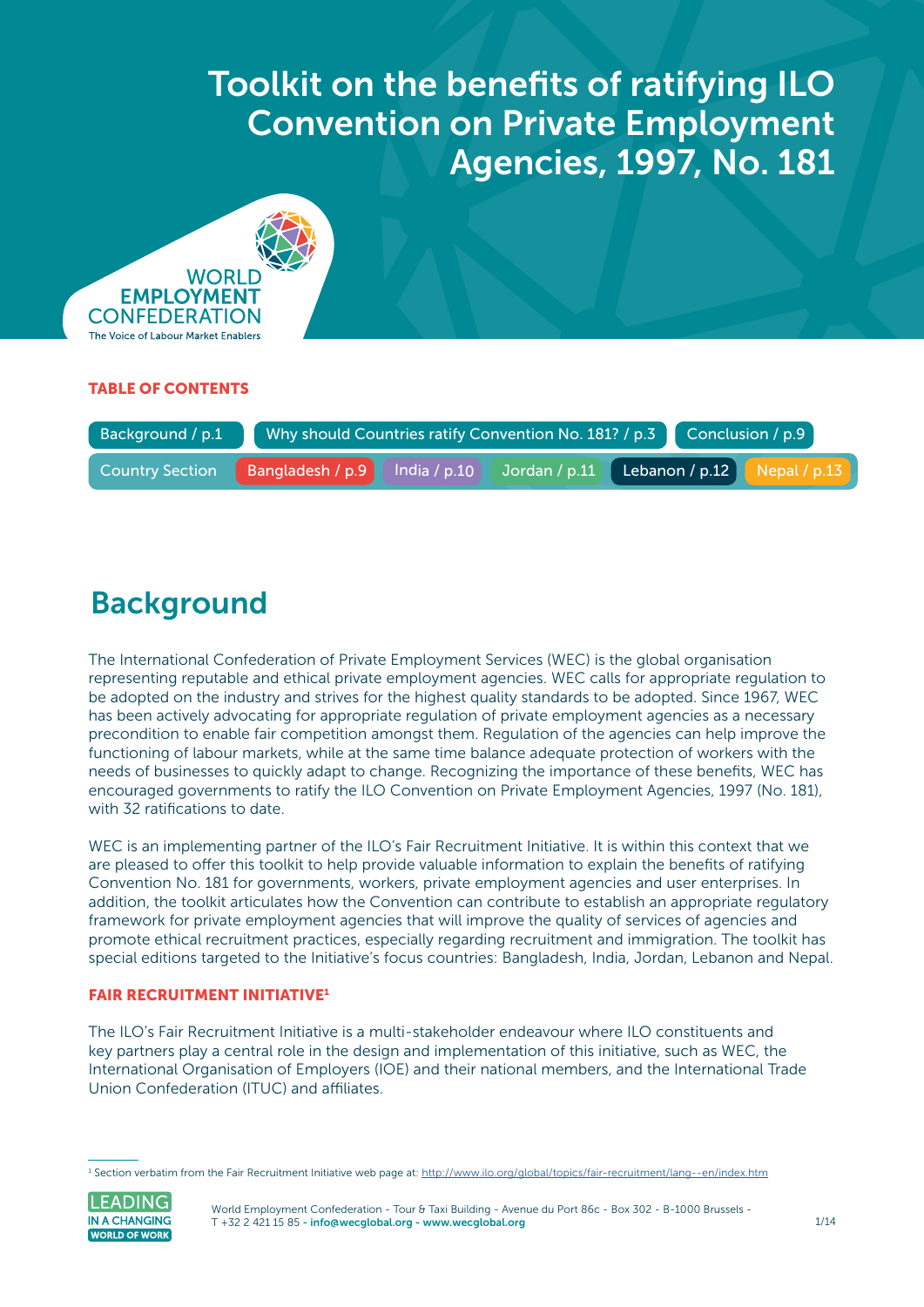



The Initiative is closely coordinated with the Global Migration Group (GMG) and the Inter-Agency Coordination Group against Trafficking in Persons (ICAT) agencies, in particular IOM, World Bank, OHCHR and UNODC. As well, it is currently supported by the UK Government (Department for International Development), the US Government (State Department and Department of Labor) and the Canadian Government (Foreign Affairs, Trade and Development Canada). The aim of the Initiative is to:

- help prevent human trafficking and forced labour;
- protect the rights of workers, including migrant workers, from abusive and fraudulent practices during the recruitment process (including pre-selection, selection, transportation, placement and possibility to return);
- reduce the cost of labour migration and enhance development outcomes for migrant workers and their families, as well as for countries of origin and destination;

### **CONTEXT**

In today's globalized economy, workers are increasingly looking for job opportunities beyond their home country in search of decent work and better livelihoods. In addition, millions of workers migrate internally in search of decent work. Private employment agencies, when appropriately regulated, play an important role in the efficient and equitable functioning of labour markets by matching available jobs with suitably qualified workers. However, concerns have been raised about the growing role of unscrupulous actors, informal labour intermediaries and other operators acting, where it exists, outside the legal and regulatory framework to profit at the expenses of workers, and especially on low-skilled ones.

WEC and its members condemn these poor practices because they do not belong to the professional industry that WEC stands for. Rogue operators exploiting workers represent unfair competition to WEC members and other ethical recruitment agencies, and they tarnish the image of the entire industry. Reported abuses of these rogue operators involve one or more of the following: deception about the nature and conditions of work; retention of passports; illegal wage deductions; debt bondage linked to repayment of recruitment fees; threats if workers want to leave their employers, coupled with fears of subsequent expulsion from a country. A combination of these abuses can amount to human trafficking and forced labour. Despite the existence of international labour standards relating to recruitment, national laws and their enforcement often fall short of protecting the rights of workers, and migrant workers in particular.

#### FACTS AND FIGURES

- There are an estimated 232 million international migrants and 740 million internal migrants. Most are migrating in search for decent employment and better livelihoods.
- 21 million people are in forced labour and trafficked globally. Of the total, 44% moved either internally or internationally for work.
- Migrant workers who borrow money from third parties face an increased risk of being in forced labour.

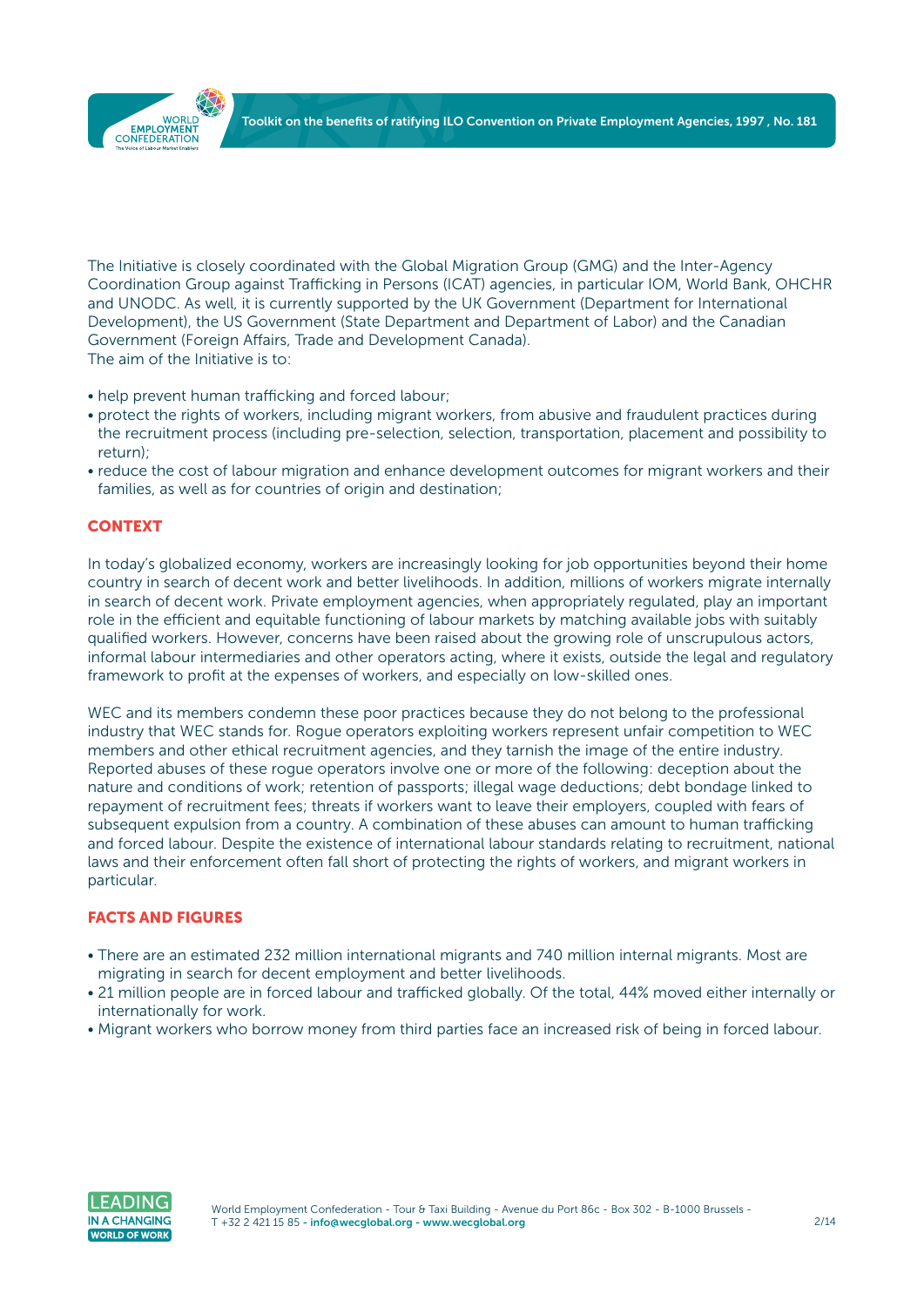<span id="page-2-0"></span>

# Why should Countries ratify Convention No. 181?

WEC recognizes that the Private Employment Agencies Convention, 1997 (No. 181) of the ILO is critical component of a well-functioning labour market as the Convention helps create good working conditions and increased protections for workers; it enables ethical employment and recruitment agencies to bring more people into employment and to make a better and faster match of labour supply and demand. It is also important in protecting human rights with regard to cross border labour migration. As a professional organization representing the interests of the employment and recruitment industry around the world, we welcome appropriate regulation of private recruitment agencies, especially through the ratification and effective implementation of Convention No. 181.

In general, Convention No. 181 helps develop the appropriate economic and legal environment in which all players in the private employment agencies industry follow the same rules and get an equal opportunity to operate. The equal playing field raises the level of good competition in the sector to enable it to improve the overall provision of quality services both to workers and to users companies while marginalizing rogue agencies and eradicating abuses. In addition, it helps workers placed by private employment agencies to achieve decent work by ensuring they are protected to international standards, with appropriate mechanisms to penalize agencies who fail to meet their obligations.

Furthermore, when bringing national regulatory framework and enforcement mechanisms in line with ILO Convention No. 181, governments can potentially help to realize employment growth through a more efficient and effective labour market. As well, it is implementing an important pillar towards achieving full, productive and freely chosen employment and eventually can help to transition informal workers into the formal economy. Governments that aim to ratify the Convention are doing so with the Sustainable Development Goals in mind, in particular towards achieving targets 8.7, 8.8, 10.7 and 10.c. Governments can avail itself of ILO technical assistance in order to help develop and execute the appropriate national legislation fitting their national context.

#### RESEARCH2 BY THE INDUSTRY SUPPORTS BENEFITS OF RATIFICATION

WEC's research has identified that governments which have adopted smart regulation of the employment and recruitment industry are competitive. They enjoy better functioning labour markets with job creation, higher participation and inclusion rates as well as lower levels of youth unemployment. Likewise, workers placed by private employment agencies enjoy more protection in countries that have ratified Convention No. 181. There is a positive correlation between the World Economic Forum's Global Competitiveness Index and markets that score best in terms of smart regulation of the employment and recruitment industry. By balancing flexibility with security for companies and workers alike, these countries enjoy higher levels of agency work penetration, which supports job creation and a greater range of employment forms and contracts.

WEC's recent assessment of the Convention has revealed that countries which have ratified it have seen:

- 1. Lower levels of informal employment and undeclared work
- 2. High correlation with democracy
- 3. Increased cooperation between public and private employment agencies

<sup>2</sup> Retrieved from Ciett at: [http://www.Ciett.org/fileadmin/templates/Ciett/docs/Position\\_papers/Ciett\\_assessment\\_C181\\_and\\_C96\\_with\\_](http://www.Ciett.org/fileadmin/templates/Ciett/docs/Position_papers/Ciett_assessment_C181_and_C96_wi) [infographics.pdf](http://www.Ciett.org/fileadmin/templates/Ciett/docs/Position_papers/Ciett_assessment_C181_and_C96_wi)

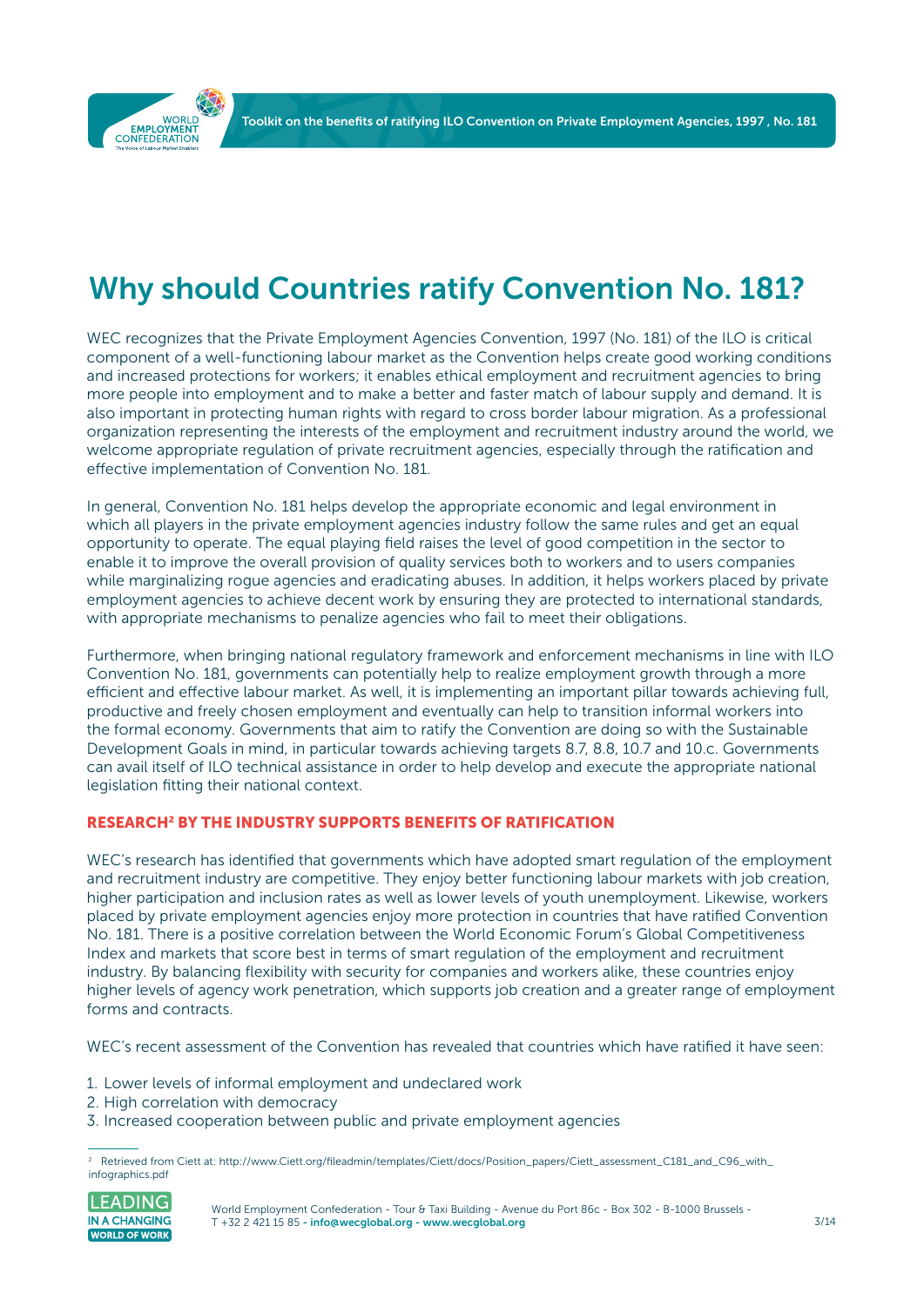

- 4. Greater protection for freedom of association
- 5. Full respect for the right to strike
- 6. Meaningful and constructive social dialogue in the temporary agency work sector
- 7. Better protection of agency workers by forbidding fee-charging
- 8. Better wages for agency workers
- 9. Controlled and mitigated development of the industry

### C181 IS A NECESSARY BUILDING BLOCK FOR EMPLOYMENT GROWTH

The 2010 Report of the Committee of Experts on the Application of Conventions and Recommendations<sup>3</sup> indicated that there are three fundamental steps to achieving full, productive and freely chosen employment. The first step is to make a political commitment towards this goal and in this regard identified the Employment Policy Convention (No. 122) as the priority convention to do so. As well, the Declaration of Social Justice for a Fair Globalization identifies Convention No. 122 as the most significant instrument for governance of employment.

The second fundamental step is develop appropriate institutions necessary to achieve full employment and note that Conventions Nos 88 (Employment Services Convention) and 181 together form the "necessary building block for employment growth". In particular where there is coordination of efforts as required in Article 13 of Convention No. 181. A third fundamental step is to support the training and retraining of workers, which is often done with workers engaged by reputable private recruitment agencies

It is interesting to note that there are 110 ratifications of Convention No. 122, 90 ratifications of Convention No. 88 and 32 of Convention No. 181. If governments seek the necessary building block for employment growth, this is the package of Conventions the ILO recommends to enable it yet few countries have ratified all three.

#### C181 ENCOURAGES COOPERATION OF PUBLIC-PRIVATE EMPLOYMENT SERVICES

A major benefit to governments ratifying ILO Convention No. 181 is the flexibility in relating its provisions to national law and practice and the engagement of the social partners in doing so. Convention No. 181 recognizes the benefits of combining the complementary strengths that public and private employment agencies have. It promotes a collaborative approach to enhance labour market participation, as it calls for increased cooperation between public employment services and private employment agencies. It is important to note that both public and private employment services are key actors in the labour market and can mutually benefit from cooperation, as their common aim is to ensure a well-functioning labour market and the achievement of full employment. Such consultations and cooperation enable the government to profit from the expertise and views of the social partners, while respecting the fact that governments retain authority over employment policy and are free to determine how this cooperation is met with their input.

#### More specifically, Article 13 in the Convention states:

"…in accordance with national law and practice and after consulting the most representative organizations of employers and workers, formulate, establish and periodically review conditions to promote cooperation between the public employment service and private employment agencies."

<sup>&</sup>lt;sup>3</sup> All references throughout the document retrieved from: [http://www.ilo.org/wcmsp5/groups/public/@ed\\_norm/@relconf/documents/](http://www.ilo.org/wcmsp5/groups/public/@ed_norm/@relconf/documents/meetingdocument/wcms_123390.pdf) [meetingdocument/wcms\\_123390.pdf](http://www.ilo.org/wcmsp5/groups/public/@ed_norm/@relconf/documents/meetingdocument/wcms_123390.pdf)

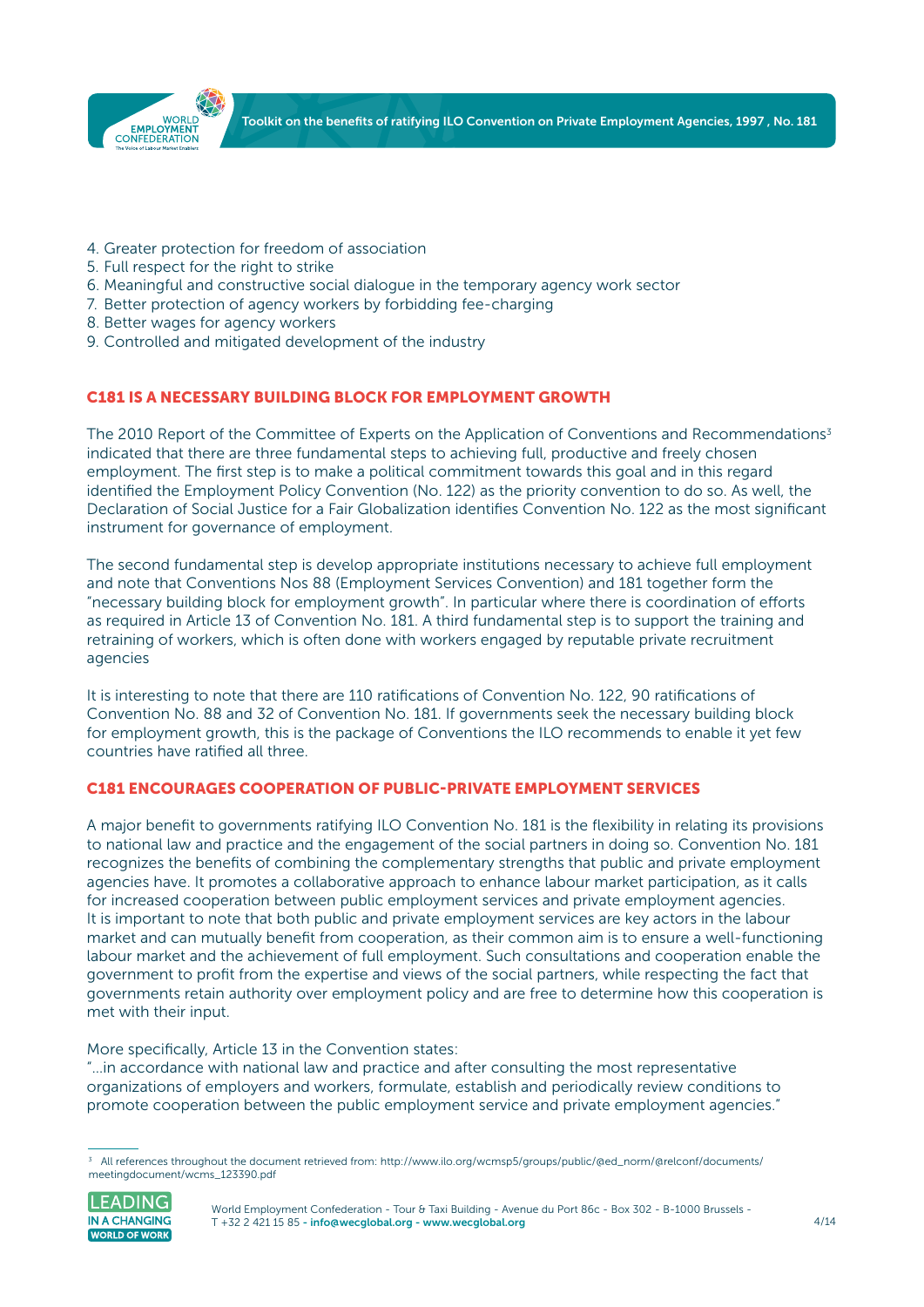

#### Cooperation can help:

- Enhance the matching of labour demand with supply
- Pooling of information
- Implement Joint skills development programmes
- Implement joint projects for the long-term unemployed
- Increase the rate of transition from unemployment to work

#### C181 ENSURES PROTECTION OF WORKERS EMPLOYED VIA PRIVATE EMPLOYMENT AGENCIES

It is important to recall that labour is not a commodity and that there is a need to protect workers against abuses. Article 11 of the Convention requires member States to ensure that workers employed by private employment agencies are permitted protections such as Freedom of Association. Under Article 12, consultations with the social partners determine and allocate the responsibility between employment agencies and user enterprises for the following:

- Collective bargaining
- Minimum wages
- Working time and other conditions
- Statutory social security benefits
- Access to training
- Protection in occupational safety and health
- Workers compensation
- Maternity and parental protection and benefits

In addition to these, Convention No. 181 contains a general provision in Article 7 that prohibits the charging of fees or other costs, directly or indirectly, to workers<sup>4</sup>. Furthermore, it promotes user friendly written contracts of employment (per national law and practice) clearly specifying their terms and conditions of employment in local language, and the worker's assent obtained without coercion. Social Dialogue, where it is strong, is also a key element to ensure that workers served by private employment agencies are protected to international standards, as consultation with the social partners is promoted throughout the articles of the Convention. For example Article 10 of Convention No. 181 promotes the engagement of the social partners for the investigation of complaints, alleged abuses and fraudulent practices concerning the activities of private employment agencies.

#### C181 CAN HELP REDUCE INFORMAL OR UNDECLARED WORK

More than half to three-quarters of all non-agricultural employment in developing countries is part of the informal economy. Workers are often women, migrants and other vulnerable groups who are excluded from other opportunities<sup>5</sup>. Negative consequences for governments with large informal economies include poor competitiveness and low growth rates, incomplete coverage of formal social programmes, the undermining of social cohesion and law and order, and lost revenue from employers and workers not reporting economic activity.

Governments that seek to transition to a formal economy could benefit from ratifying and implementing Convention No. 181, as WEC research indicates that there are lower levels of undeclared work in countries which have ratified it. In addition, the guidance in the Private Employment Agencies Recommendation (No. 188) promotes the use of written contracts to formalize the relationship. Licensing private employment agencies permits the industry to work in a controlled way with government

<sup>4</sup> There is, however, a possibility to charge for certain categories of workers or specific types of services, after consultation with the social partners. 5 Retrieved from:<http://www.ilo.org/global/topics/employment-promotion/informal-economy/lang--en/index.htm>

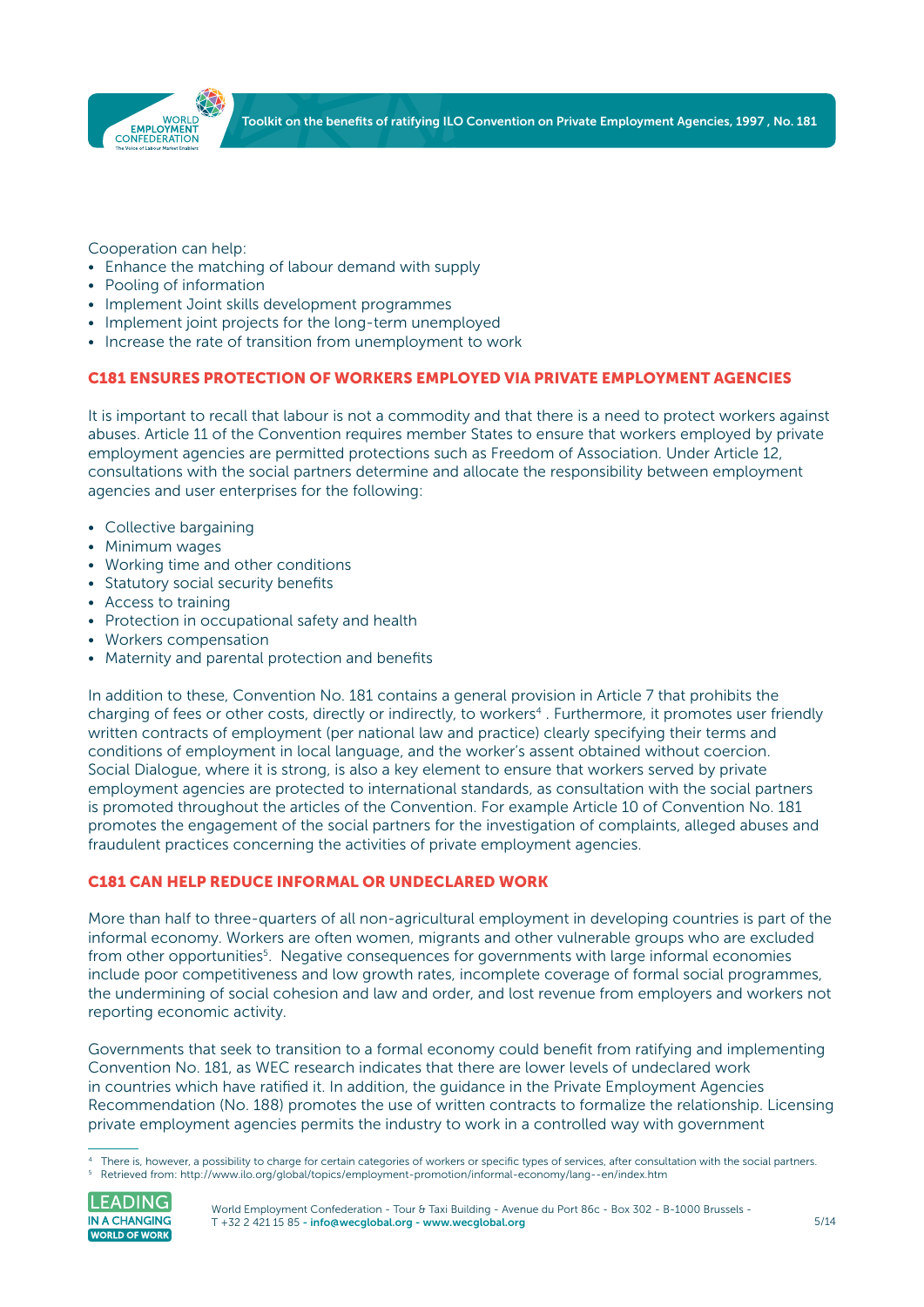

oversight, creates fair competition and separates the good from the rogue agencies that can abuse workers and avoid formal inclusion.

#### Article 3 of Convention No. 181 states that:

"1. The legal status of private employment agencies shall be determined in accordance with national law and practice, and after consulting the most representative organizations of employers and workers. 2. A Member shall determine the conditions governing the operation of private employment agencies in accordance with a system of licensing or certification, except where they are otherwise regulated or determined by appropriate national law and practice."

## ILO CAN OFFER TECHNICAL ASSISTANCE TO RATIFY C181

The ILO provides technical assistance in order to help governments draft national legislation in line with Convention No. 181 and to help address issues in legislation and practice. Various national ILO programmes currently exist in order to help develop appropriate regulatory frameworks. The ILO has also produced a Guide to Private Employment Agencies<sup>6</sup> to support governments in drafting legal frameworks in line with Convention No. 181. It is a useful resource to identify potential gaps in legislation and develop solutions appropriate for national context. In addition, the Fair Recruitment Initiative is valuable resource to support the tripartite constituents with regard to the specific challenges of cross-border labour migration and fair recruitment.

### INTERNATIONAL GUIDANCE AND CONVENTIONS ON LABOUR MIGRATION-RELATIONSHIP TO CONVENTION NO. 181

"The failure of any nation to adopt humane conditions of labour is an obstacle in the way of other nations which desire to improve the conditions in their own countries"?

Migrant workers provide a significant amount of income for their families in developing economies. Remittances from migrants to developing countries are estimated to have reached \$441billion, of 600 billion overall in 2015 with an estimated 250 million migrant workers globally<sup>8</sup>. With the total number of migrants increasing annually and such significant contributions to national economies, it is becoming more urgent to protect migrant workers in countries of origin and destination.

As member States of the ILO, governments should recall their commitment to the improvement of working conditions and the "protection of the interests of workers when employed in countries other than their own" as stated in the Preamble of the Constitution. Governments determine the legal framework for labour migration within their country. Some develop bilateral agreements with specific recipient countries and some integrate it in regional cooperation. Governments also have an opportunity to improve the governance of migration globally through the multi-lateral system.

Recognizing that private employment agencies have a large role to play in facilitating fair labour migration, we encourage appropriate regulatory action regarding private recruitment agencies at the national and international levels. Convention No. 181 specifically relates to the protection of migrants and such regulation is essential to eradicate abuses by rogue operators, which engage in human trafficking and/or violate rights enshrined in the ILO fundamental Conventions. Furthermore, it helps governments meet obligations under the ILO Declaration on Fundamental Principles and Rights at Work, and helps to achieve targets 8.7, 8.8, 10.7 and 10.c of the Sustainable Development Goals.

<sup>8</sup> World Bank, Migration and Remittances Factbook, Advance Edition, Washington, 2016. Retrieved from [http://siteresources.worldbank.org/](http://siteresources.worldbank.org/INTPROSPECTS/Resources/334934-1199807908806/4549025-1450455807487) [INTPROSPECTS/Resources/334934-1199807908806/4549025-1450455807487/Factbookpart1.pdf](http://siteresources.worldbank.org/INTPROSPECTS/Resources/334934-1199807908806/4549025-1450455807487) 



World Employment Confederation - Tour & Taxi Building - Avenue du Port 86c - Box 302 - B-1000 Brussels - T +32 2 421 15 85 [- info@wecglobal.org](mailto:info%40wecglobal.org?subject=) - [www.wecglobal.org](http://www.wecglobal.org)

<sup>6</sup> [http://www.ilo.org/wcmsp5/groups/public/---ed\\_norm/---declaration/documents/instructionalmaterial/wcms\\_083275.pdf](http://www.ilo.org/wcmsp5/groups/public/---ed_norm/---declaration/documents/instructionalmaterial/wc)

<sup>7</sup> Peamble to the ILO Constitution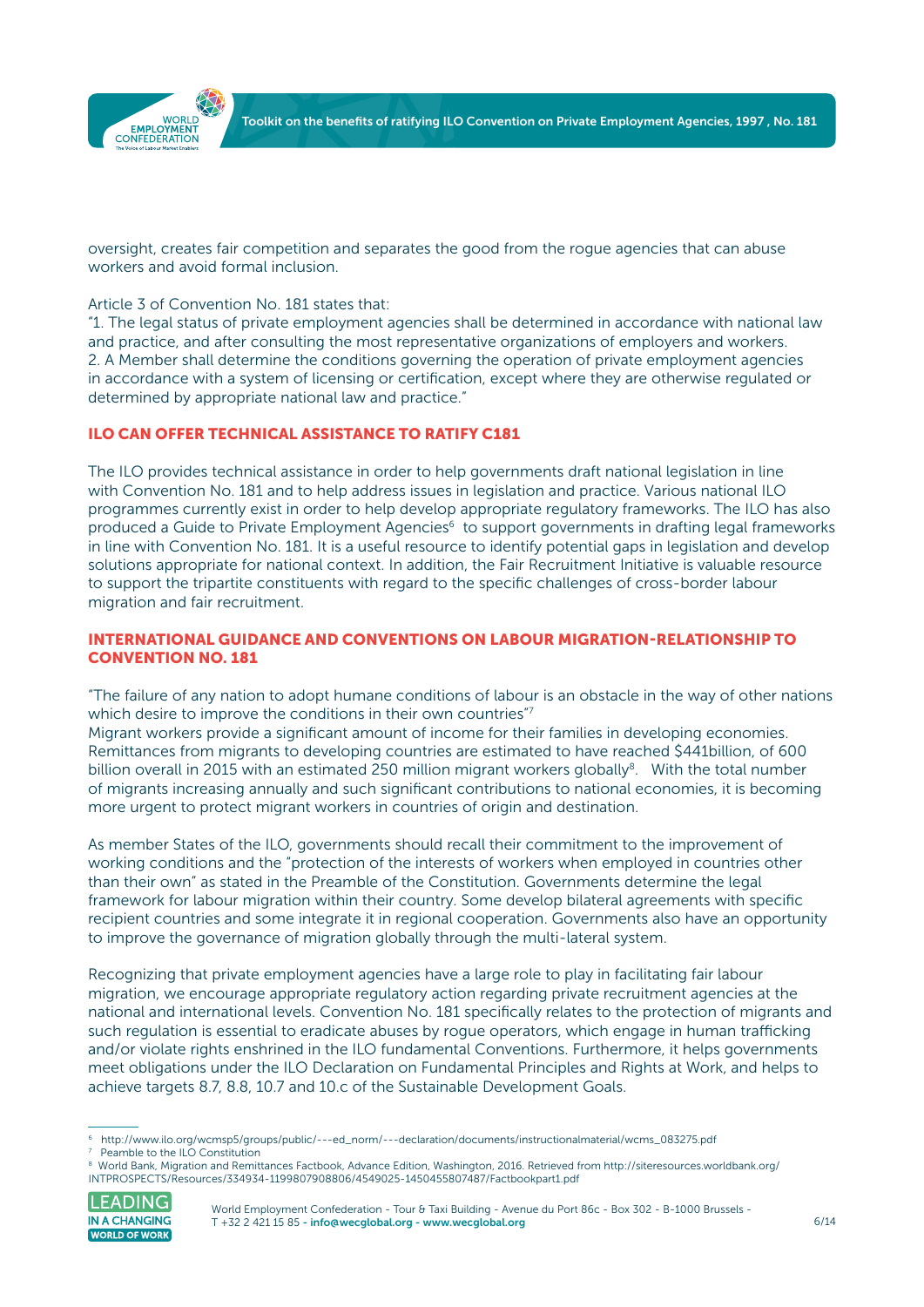Toolkit on the benefits of ratifying ILO Convention on Private Employment Agencies, 1997 , No. 181



Private employment agencies are a facilitator of human resources management services and when properly regulated can contribute to Decent Work. With 32 ratifications to date, the ILO's Private Employment Agencies Convention, 1997 (No. 181) is part of a larger structure of coordinated international guidance and support promoting decent employment creation and a well-functioning labour market that includes the protection of migrant workers' rights with specific regard to fair recruitment. Therefore, Convention No. 181 should be seen as an important aspect of a much broader initiative of protections for migrant workers, as the elements of it, when implemented appropriately, play a major role in fair migration through an appropriately regulated private employment industry. For example:

• Convention No. 181 is good tool for governments to help meet obligations of the Declaration on Fundamental Principles and Rights at Work since the protections of workers placed by recruitment agencies regulated by the Convention are also enshrined under the commitments ILO members have in meeting goals of the Declaration:

"…declares that all Members, even if they have not ratified the Conventions in question, have an obligation arising from the very fact of membership in the Organization to respect, to promote and to realize, in good faith and in accordance with the Constitution, the principles concerning the fundamental rights which are the subject of those Conventions, namely:

- (a) freedom of association and the effective recognition of the right to collective bargaining;
- (b) the elimination of all forms of forced or compulsory labour;
- (c) the effective abolition of child labour; and
- (d) the elimination of discrimination in respect of employment and occupation."
- The issue of fair recruitment and living and working conditions of migrant workers comes under the guise of the United Nations' Global Migration Group (GMG), which is an inter-agency group bringing together heads of agencies to promote the wider application of all relevant international and regional instruments and norms relating to migration. The Task Force on Migration and Decent, co-chaired by the ILO and IOM, seeks to bridge human rights (including labour rights) and the economic and development dimensions of labour migration. Ratification of Convention No. 181 by governments is an important component for the GMG given the work of the group concerns fair and ethical recruitment, living and working conditions of migrant workers, and alignment of labour migration policies with actual and projected labour market needs.
- The United Nations Convention on the Protection of All Migrant Workers and Members of their Families aims to guarantee equal treatment, including the same working conditions for migrants and nationals, and the same access to protective mechanisms. The 2010 Report of the Committee of Experts on the Application of Conventions and Recommendations noted that Article 8 of Convention No. 181 specifically draws on this Convention in order to advance the human rights of migrants.
- The ILO Multilateral Framework on Labour Migration contains principles and guidelines for a rights based approach to labour migration and Convention No. 181 is specifically identified in the Framework as helping to improve the governance, promotion and protection of migrant rights and promoting linkages between migration and development. Convention No. 181 considers issues of migrants in its guidance, as it refers to the provisions of other ILO Conventions on Migration such as No. 97 on Migration for Employment and No. 143 the Migrant Workers Convention.

Principle 13 of the Multilateral Framework specifically states: "Governments in both origin and destination countries should give due consideration to licensing and supervising recruitment and placement services

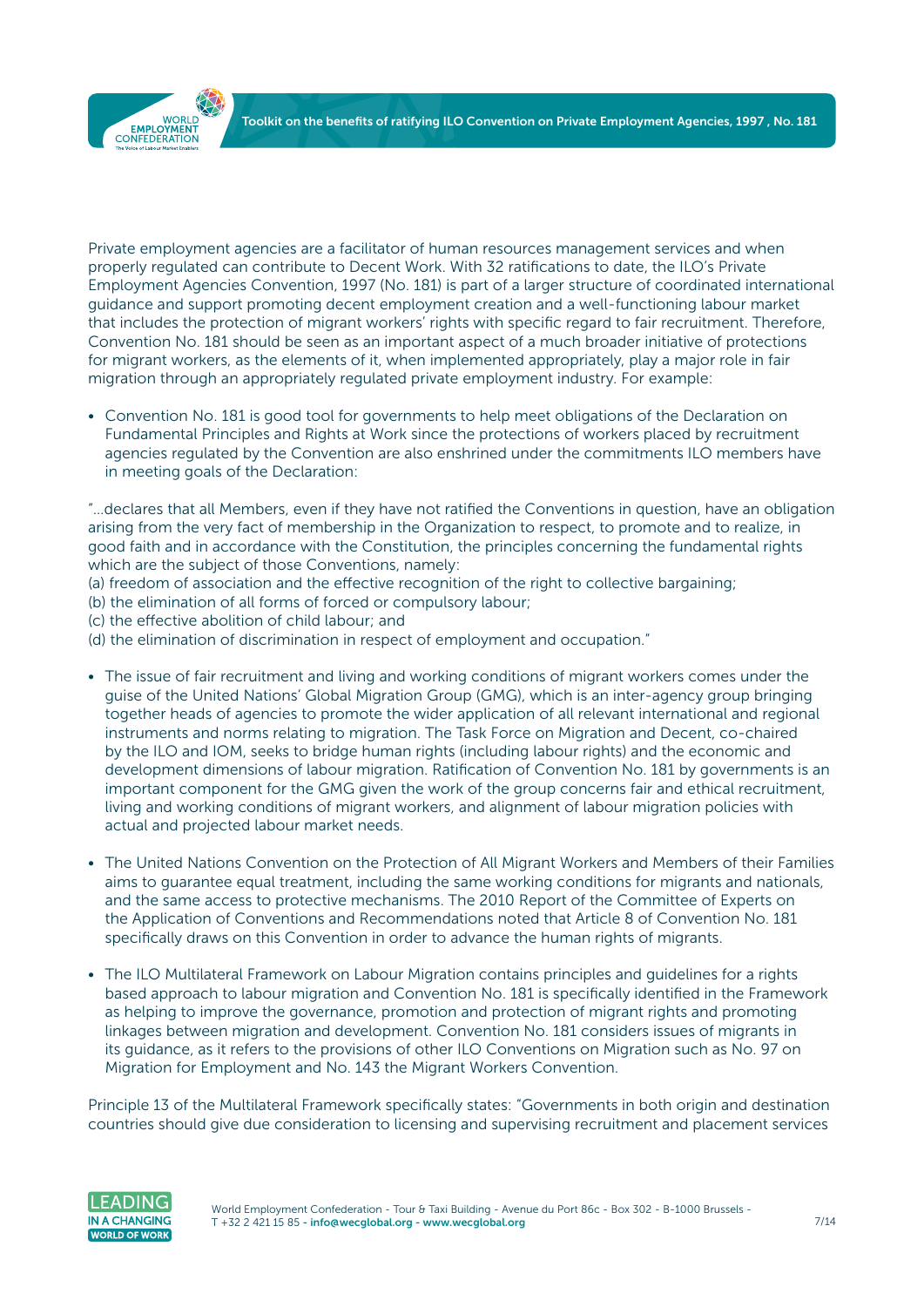

for migrant workers in accordance with the Private Employment Agencies Convention, 1997 (No. 181), and its Recommendation (No. 188).

In this regard, Convention No. 181 specifically:

- Provides the right to freedom of association and the right to bargain collectively
- Provides for the licensing or certification of private employment agencies by member states
- Requires member states to take steps to prevent abuse against persons placed in their territory by recruitment agencies, establish procedures to investigate complaints, and provide protection of workers

The protection of migrants recruited in the territory of a member State is a key element for worker protections under Article 8 of Convention No. 181. It requires member States to develop a legal framework with appropriate and enforceable monitoring system to protect migrant workers against abuses committed by private employment agencies. This is in line with WEC's Code of Conduct whereas we support regulation that enhances the fight against illegal practises and human trafficking.

In the 2010 Report of the Committee of Experts on the Application of Conventions and Recommendations, the Committee stated that with regard to freedom of association and collective bargaining: "the protective function of Article 4 of Convention No 181 is not forfeited when workers leave the territory of the sending state. Even in a cross-border context, these rights and principles can be invoked in relation to the private employment agency in the sending country."

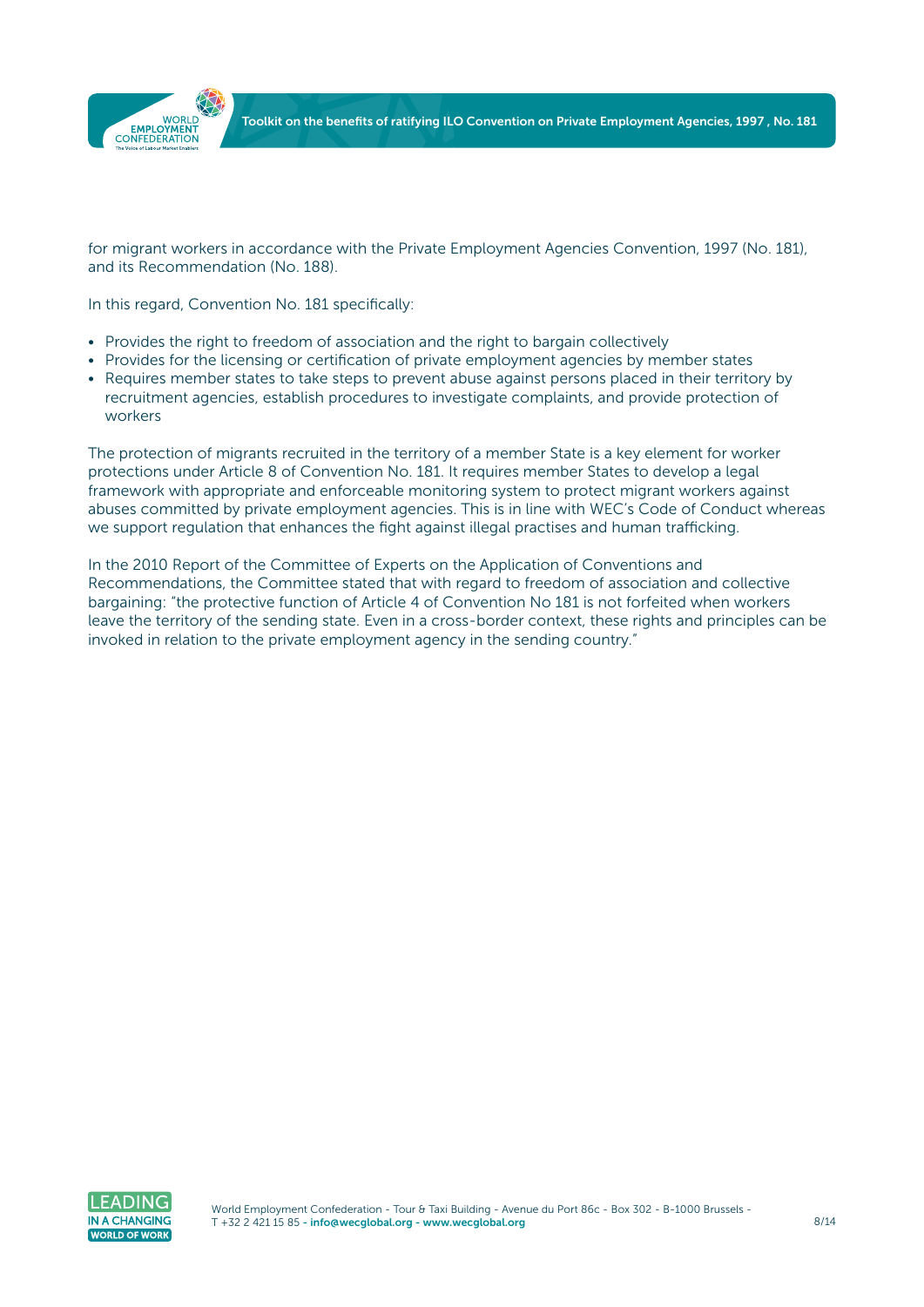<span id="page-8-0"></span>

# **Conclusions**

In closing, it is important to recall that Convention No. 181 helps to create a level playing field in the private recruitment agency sector by controlling it and creating a more socially responsible industry by marginalizing rogue agencies-especially with regard to abuses of overseas workers. It helps divide the responsibilities in delivering improved working conditions while delivering protections to international standards and accommodating diversity of national contexts. Good working conditions for workers recruited through agencies, as stipulated in the Convention, enable agencies to deliver a better protected and quality workforce that is essential to improve the general level of service offered by the agency to its clients. The ideal environment for the protection of migrant workers engaged by private employment agencies is when both countries of origin and destination ratify and implement Convention No. 181 and engage in bi-lateral agreements to ensure that protections are enforced.



## Bangladesh - Why ratify ILO Convention No. 181?

- Ratification of the Convention would improve the situation of migrant workers, as well as make Bangladesh more attractive for companies that source goods and services there, since it promotes ethical recruitment practices and would help companies in their goal for a sustainable supply chain. As, well it would help move more workers move into the formal economy and increase government revenue.
- The Bangladeshi economy relies heavily on remittances from migrant workers. According to the World Bank, remittances from migrant workers were more than USD 15 billion in 2015, about 9% of GDP. In addition, the Bangladesh to India migrant corridor is the third largest in the world. Ratifying ILO Convention No. 181 is an important measure to help improve the situation for many of the workers migrating with the help of private employment agencies, which often charge unreasonably high fees.
- A 2009 Bangladesh Household Remittance Survey conducted by the IOM found that over a half of the migrant workers from the country paid more than USD 2,000 in recruitment fees. According to a KNOMAD survey in Kuwait, recruitment fees paid by workers averaged USD 1,955 with Bangladeshis paying the highest, ranging between \$1,675 and \$5,154. Convention No. 181 promotes that fees are not paid by workers meaning more income for these workers and their families. On top of these direct fees paid to recruitment agents, migrant workers are often subjected to usurious interest rates of over 50% on loans to cover the costs of migrating and in some cases are at risk of becoming bonded labourers.
- Convention No. 181 is relevant in helping to meet basic principles and rights at work, especially those relating to the seven core conventions and the four on non-discrimination and forced labour that Bangladesh has ratified. With an unregulated private recruitment sector, abuses and discrimination can be prevalent and can prevent the government from fully realizing its obligations in these core conventions and obligations under the Declaration of Principles and Rights at work.
- Recognizing Bangladesh has ratified ILO Convention No. 96, Fee Charging Employment Agencies

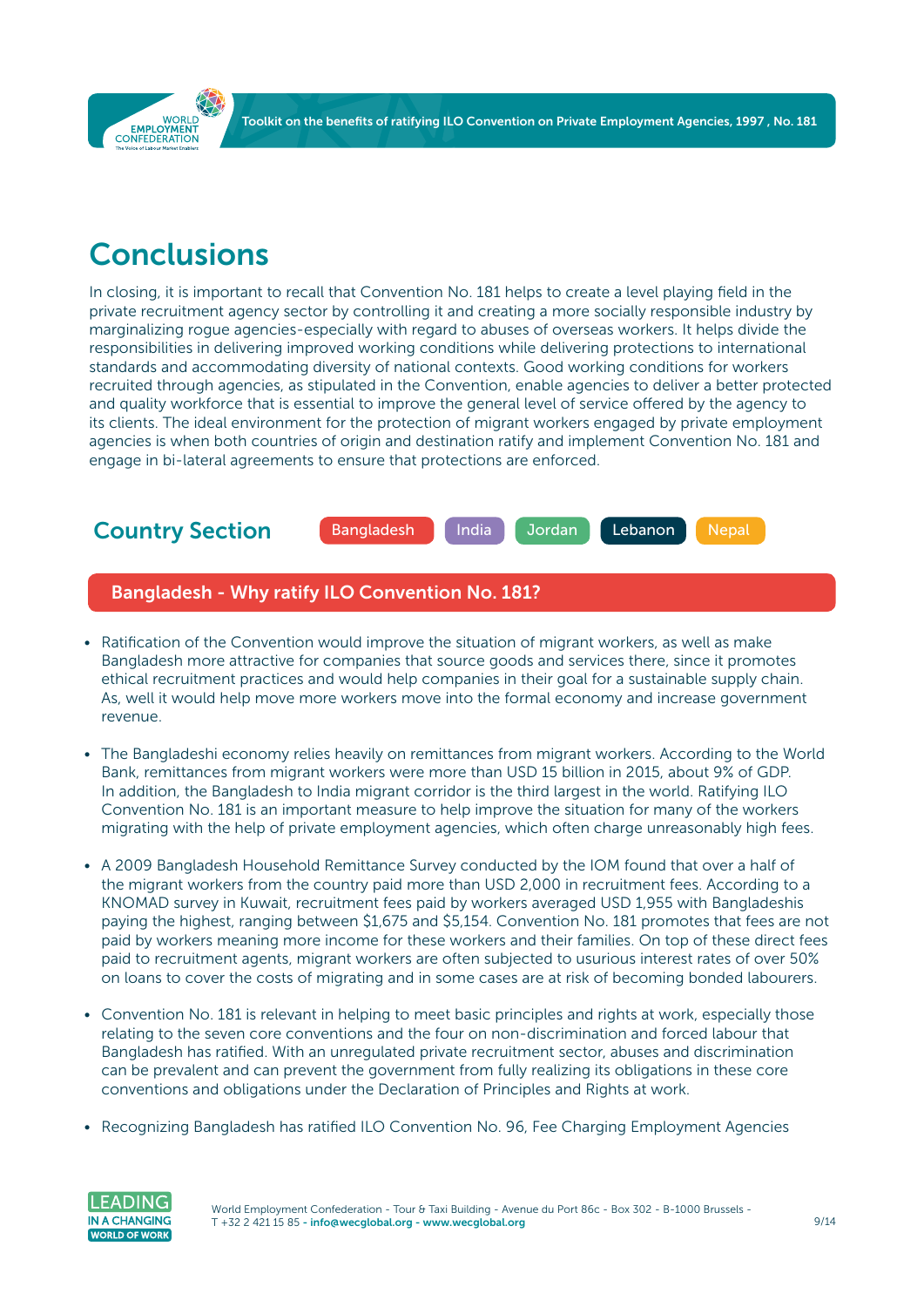

<span id="page-9-0"></span>

Convention, it is important to highlight WEC research indicating that Convention No. 181 better enhances labour market performance and protections of workers compared to the restrictive framework of Convention No. 96. Most notably, the assessment found that countries have: Lower levels of informal and undeclared work; High correlation with democracy, More cooperation between public and private employment services; Greater protection for freedom of association; Full respect for the right to strike; Meaningful and constructive social dialogue in the temporary agency work sector; Better protection of agency workers by forbidding fee charging; Better wages for agency workers; and controlled and mitigated development of the industry.

• WEC recognizes the positive step of the Overseas Employment and Migrant Act, 2013 and the bi-lateral agreement between Jordan and Bangladesh with regard to domestic workers. However, this is limited to a small subset of workers and does not provide comprehensive protections to all workers engaged with private recruitment agencies, let alone the significant reliance of the agencies on uncontrolled sub-agents. Especially when considering the Bangladesh-India migrant corridor is the third largest in the world and Jordan is not even in the top ten countries that migrants go to. Convention No 181 is more relevant for today's global economy than Convention No. 96, which was adopted more than 67 years ago and has been denounced by 19 member States.

# India - Why ratify ILO Convention No. 181?

- Ratifying the Convention is a major and simple opportunity to reign in some informal economic activity. Per the ILO, more than 84% of Indian workers are employed in informal work, with the highest concentrations in the trade, transport, construction and manufacturing sectors. Regulating private employment agencies through the Convention can help reduce the size of the informal economy by relying on licensed private employment agencies to offer people formal employment opportunities. This will help increase the share of formal work to the detriment of informality, and therefore increase the revenues of the Government through proper reporting of economic activity as well as the payment of taxes.
- WEC recognizes the critical importance of migrant workers to India's economy as both a sending and receiving country, and the fact that the Bangladesh to India migrant corridor is the third largest in the world. Ratifying ILO Convention No. 181 is an important measure to help improve the situation for many of the workers migrating with the help of private employment agencies. The Convention not only helps to protect migrants to and from foreign countries, but the large amount of internal migrants too.
- India's economy relies heavily on the US\$ 72 billion in remittances received from migrants as according to the World Bank it is the largest remittance country in the world. But it is not just families that benefit from the income, the Government has relied on these remittances in times of need to issue diaspora bonds to help offset their balance of payment needs. It would be in the best interest of all to regulate the activities of private employment agencies in order to create fair playing field in the sector, to safeguard the workers producing this valuable source of income and ensure proper demarcation of responsibilities between the agencies and user companies.

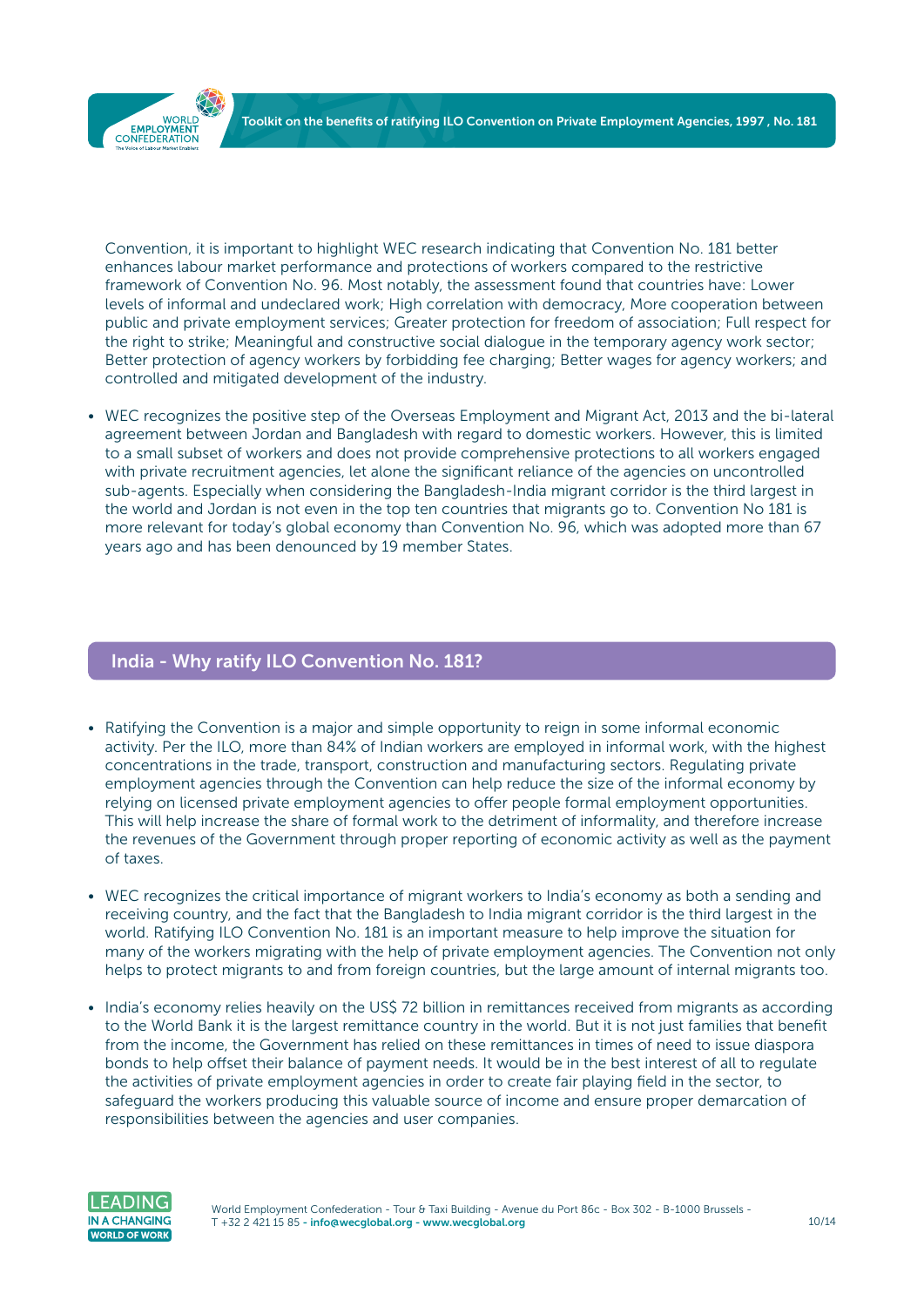<span id="page-10-0"></span>

- The Indian Staffing Federation (ISF), the Indian member of WEC, identifies that Retail, Telecom, Hospitality, Pharmaceuticals, Manufacturing, and Agriculture sectors are increasingly shifting to the flexi staffing model. Strong demand for flexi-staff is rapidly increasing in retail with substantial growth of the sector forecasted around 12% annually. This means a significant higher amount of workers going through private employment agencies that will need the social protections that Convention No. 181 offers, and additional government revenue since agency workers would be part of formal economy.
- The Convention is a necessary building block for employment growth and part of the fundamental steps to achieving full, productive and freely chosen employment. India has ratified the Employment Policy Convention, 1964 (No.122) and the Employment Services Convention, 1948 (No.88). This is a compelling argument for ratifying and implementing Convention No. 181, as the three Conventions in force would foster employment growth and help India towards achieving "full, productive and freely chosen employment" as it has set out to do when ratifying Convention No. 122.
- Convention No. 181 is relevant in helping to meet basic principles and rights at work, especially those relating to the four core conventions on non-discrimination and forced labour that India has ratified. With an unregulated private recruitment sector, abuses and discrimination can be prevalent and can prevent the government from fully realizing its obligations in these core conventions and obligations under the Declaration of Principles and Rights at work.
- WEC recognizes that India is moving forward with a review of labour legislation and in particular considering the Contract Labor Act. This is an important step and we encourage Convention No. 181 to be considered in this process. It gives India the flexibility to apply the various provisions according to the national context and in consultation with worker and employer representatives. The ISF has identified that India already has legislation on many of the provisions in the Convention, so the Government would only need to fine tune the existing Acts to explicitly address the unique staffing industry situations. The main task will be to draw a clear demarcation of the respective responsibilities of the private employment agencies and the user companies.

# Jordan - Why ratify ILO Convention No. 181?

- Regulating private employment agencies through the Convention can help reduce the size of the informal economy by licensing all agencies providing all forms of labour, including seasonal workers, to enterprises in all sectors. With a 2013 UNDP report identifying that 44% of workers were engaged in the informal economy<sup>9</sup>, a reduction could be realized through ratification of Convention No. 181 – accompanied by regulatory changes and efficient and effective enforcement – and could result in an increase in revenue through the proper reporting of economic activity. This regulation would be complementary to the "National Framework for a Transition to a Formal Economy" that Jordan initiated in 2015.
- Effective implementation of the Convention promotes ethical recruitment practices and can result in improved labour market performance, helping to improve the competitiveness of Jordanian enterprises. For example, such ethical practices facilitate a sustainable supply chain and are an important component to enhancing the competitiveness of Jordanian enterprises abroad by making Jordan more attractive for foreign companies that source goods and services there.

<sup>9</sup> [http://www.undp.org/content/dam/jordan/docs/Publications/Gov/The%20Informal%20Sector%20in%20the%20Jordanian%20Economy-jo.pdf](http://www.undp.org/content/dam/jordan/docs/Publications/Gov/The%20Informal%20Sector%20in%20the%20Jo) pg 41

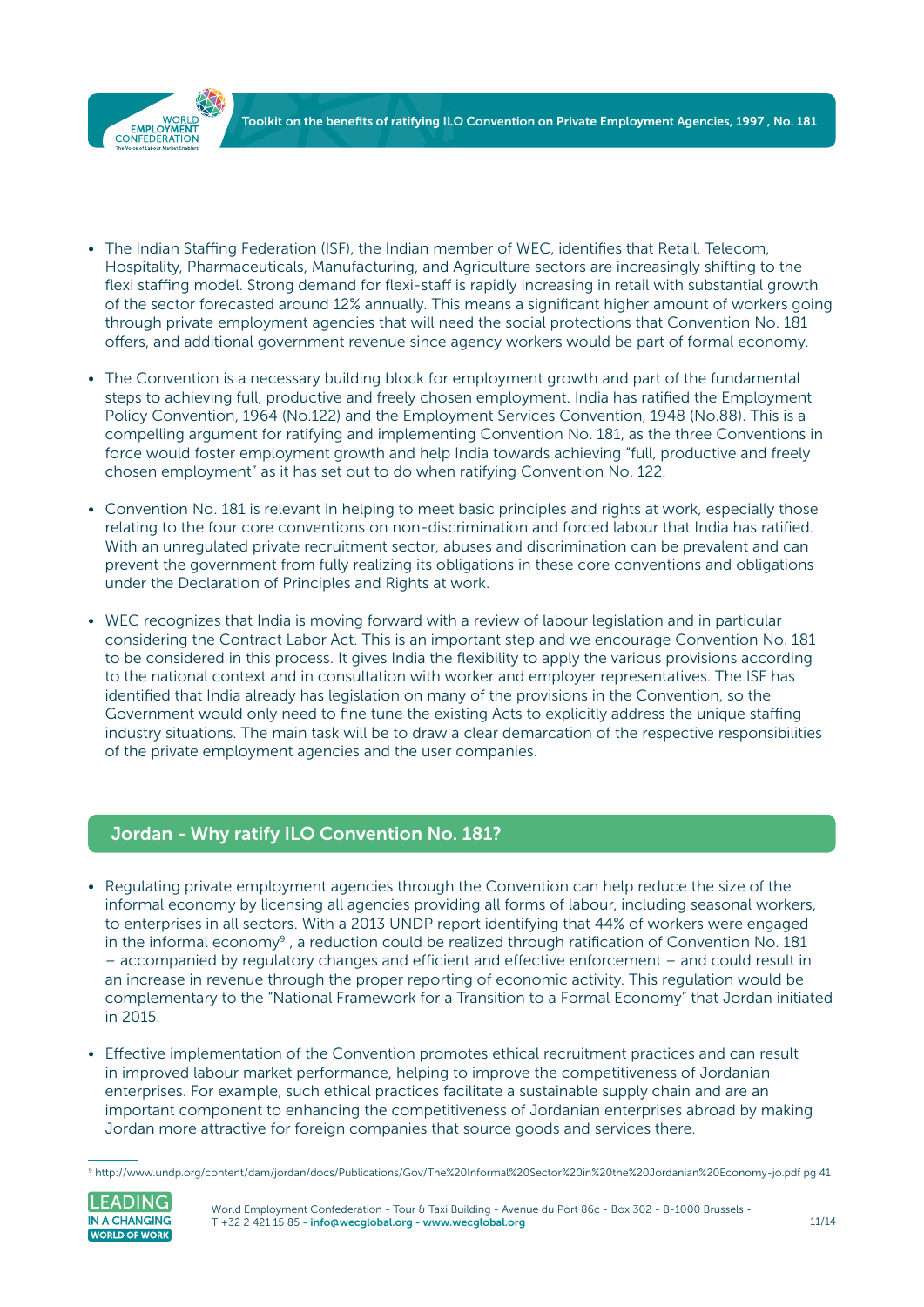<span id="page-11-0"></span>

- Recognizing the critical importance of migrant workers to Jordan's economy as both a country of origin and destination, ratifying and implementing ILO Convention No. 181 is an important measure to help improve the situation for many of the workers migrating to and from Jordan with the help of private employment agencies. With 10.3% of GDP being remitted by Jordanian's working abroad, regulation of private recruitment agencies sending workers overseas is critical in order to create a level playing field in the sector by controlling it and creating a more socially responsible industry by marginalizing rogue agencies-especially with regard to exploitation of overseas workers. Appropriate regulation also improves the level of service provided by Jordanian's working overseas.
- WEC recognizes that the migrant domestic workers are a vital part of the workforce in Jordan but remain at risk of being exploited and least protected groups of workers in the country, regardless of having better legal protections than most Arab states. With more than 150 private recruitment agencies specializing in the recruitment of non-Jordanian domestic workers, ratification and effective implementation of the guidance in ILO Convention No. 181 and Recommendation No. 188 are critical to develop an appropriate regulatory framework and an enforceable monitoring system to protect migrant workers from abuses by rogue agencies. Good working conditions for workers recruited through agencies, as stipulated in the Convention, enable agencies to deliver a better protected and quality workforce that is essential to improve the general level of service offered by the agency to its clients.
- The ideal environment for the protection of migrant workers recruited through private employment agencies is when both countries of origin and destination ratify and effectively implement Convention No. 181 and engage in bi-lateral agreements to ensure that protections are enforced. In particular, WEC recognizes Jordan's bi-lateral agreement with Bangladesh on domestic workers, but encourages Jordan to improve upon this by ratifying Convention No. 181 and work together with other key labour origin countries to do the same.

# Lebanon - Why ratify ILO Convention No. 181?

- Recognizing the critical importance of migrant workers to Lebanon's economy as both a country of origin and destination, ratifying ILO Convention No. 181 is an important measure to help improve the situation for many of the workers migrating to and from Lebanon with the help of private employment agencies. According to the World Bank, foreign migrants made up about 35% of Lebanon's overall population in 2013. In addition, roughly 18% of Lebanese workers left the country and sent home an estimated US\$7.5 billion in remittances in 2015 - 16% of GDP.
- This significant contribution should draw attention to the urgent need to regulate the private employment agency sector and provide appropriate regulation and monitoring of a growing number of foreign migrant workers internally and Lebanese workers externally. With regards to low skilled work, both employers and migrant workers are not pleased with current recruitment modalities as they are too costly, and often result in a mismatch between the supply and demand for skills and the expectations by migrants. Clear and unambiguous regulation along with monitoring and enforcement would contribute to more efficient recruitment with higher satisfaction by all.
- Lebanon has ratified seven of the eight core labour standards and has reported to the ILO that there are prospects for ratifying Convention No. 181, which is highly relevant in helping to meet these basic principles and rights at work in the core conventions. Especially those relating to non-discrimination



World Employment Confederation - Tour & Taxi Building - Avenue du Port 86c - Box 302 - B-1000 Brussels - T +32 2 421 15 85 [- info@wecglobal.org](mailto:info%40wecglobal.org?subject=) - [www.wecglobal.org](http://www.wecglobal.org)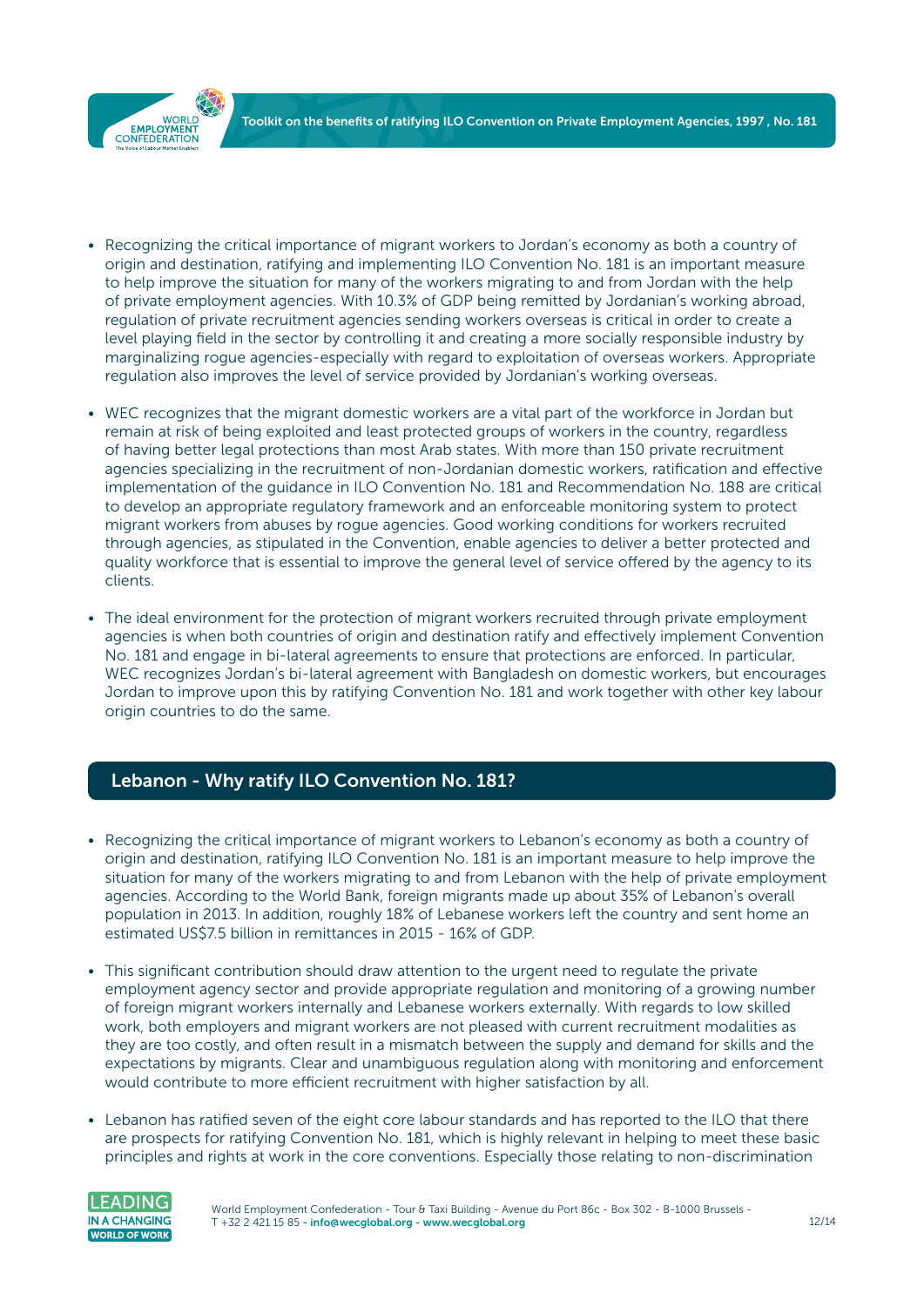

<span id="page-12-0"></span>

and forced labour. With an unregulated private recruitment sector, abuses and discrimination can be prevalent and can prevent the government from fully realizing its obligations in the core conventions, especially regarding migrant workers in domestic work.

- Appropriate regulation of private employment agencies permits the industry to have a fair playing field and helps realize a well-functioning national labour market through increased cooperation between public employment services and private employment agencies. The Syndicate of the Owners of Recruitment Agencies in Lebanon (SORAL) have developed their own Code of Conduct inspired by ILO and UN Human Rights Conventions. However, this is voluntary and ratification of the Convention – along with regulatory changes and enforcement in line with the Convention – would be the appropriate measure for sector to operate more effectively.
- The Convention is a critical step towards achieving full, productive and freely chosen employment. Lebanon has ratified the Employment Policy Convention, 1964 (No.122) and the Employment Services Convention, 1948 (No.88). This is a compelling argument for ratifying and implementing Convention No. 181, as the three Conventions in force would foster employment growth and help Lebanon towards achieving "full, productive and freely chosen employment" as it has set out to do when ratifying Convention No. 122.
- Regulating private employment agencies through the Convention can help reduce the size of the informal economy by licensing all agencies providing labour, including seasonal workers, to enterprises in sectors where it is prevalent. With the IMF estimating the size of the informal economy to be more than 30% of GDP, a sizeable reduction could be realized through ratification of Convention No. 181 – accompanied by regulatory changes and efficient and effective enforcement – and could result in an increase in revenue through the proper reporting of economic activity.
- The ideal environment for the protection of migrant workers engaged by private employment agencies is when both countries of origin and destination ratify and implement Convention No. 181 and engage in bi-lateral agreements to ensure that protections are enforced.

# Nepal - Why ratify ILO Convention No. 181?

- Recognizing the critical importance that migrant workers have on increasing household income and Nepal's economy overall, ratifying ILO Convention No. 181 is an important measure to help further improve the situation for the workers migrating with the help of private employment agencies. There have been more than 2.72 million labour permits issued over the six-years from 2009 to 2015. This is about 8% of Nepal's total population<sup>10</sup>, who according to the World Bank, sent back an estimated 29% of Nepal's GDP in remittances. Furthermore, the government has issued diaspora bonds based on these remittances to offset their balance of payment needs.
- All of the following points below are positive steps towards the protection of migrant workers, but the legislation does not protect all workers from rogue agencies or instil all protections granted under the Convention. Therefore, ratifying Convention No. 181 would be a useful addition to the migrant worker legislation in order to provide worker's protections to international standards for all workers, migrants and locals that are engaged by private employment agencies. In addition, it could help move more workers into the formal local economy and increase government revenue.

<sup>10</sup> Government of Nepal, *Labour Migration for Employment A Status Report for Nepal* 2014/15.